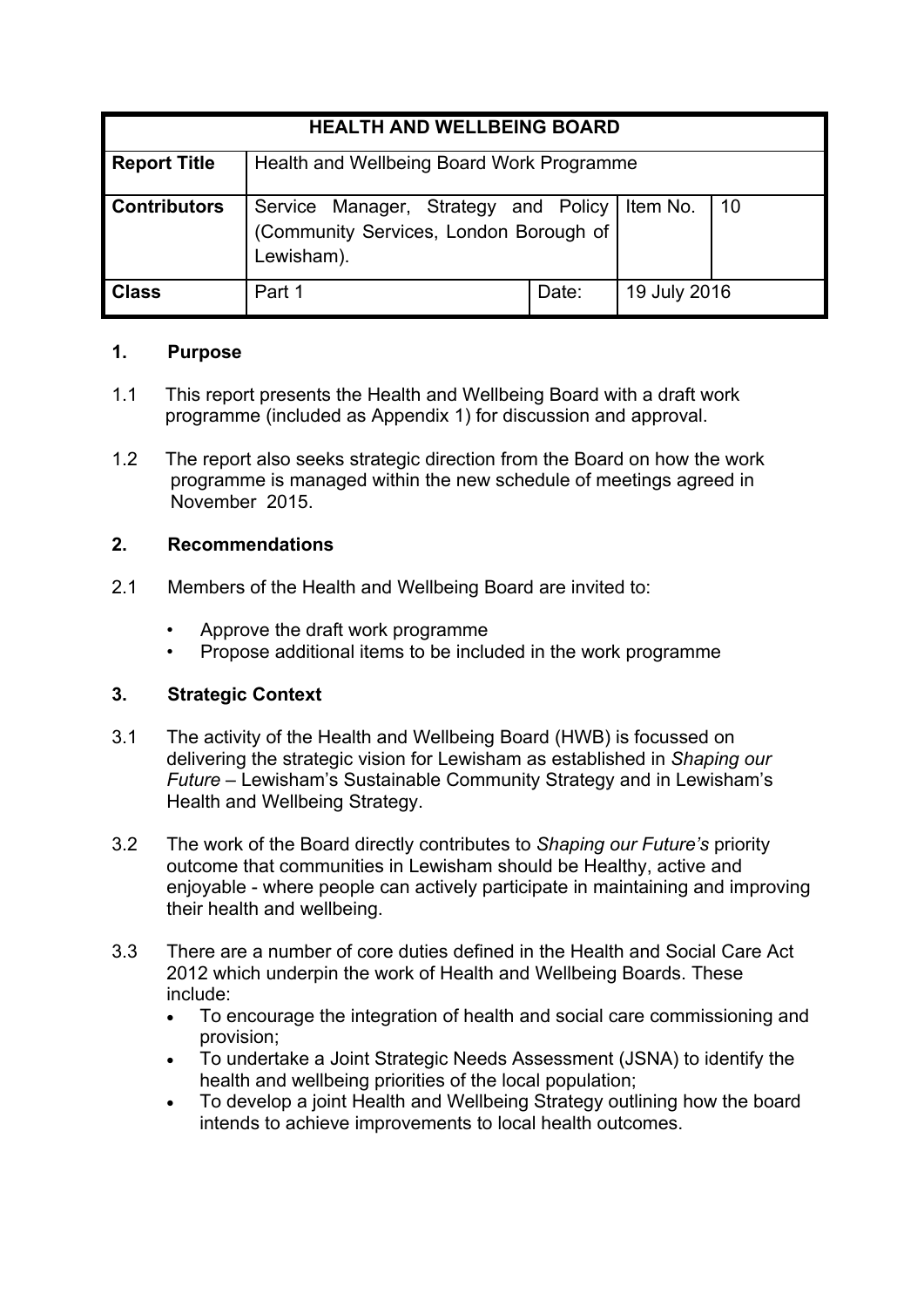## **4. Background**

- 4.1 The work programme is a key document for the Health and Wellbeing Board. It allows the Board to schedule activity, reports and presentations across the year. It also provides members of the public and wider stakeholders with a clear picture of the Board's planned activity.
- 4.2 The HWB has previously agreed that the work programme would include regular progress updates on the Health and Wellbeing Strategy and a progress update in relation to the Adult Integrated Care Programme as a standing item.
- 4.3 The HWB is also required to consider the Joint Strategic Needs Assessment. It has been proposed that the Health and Wellbeing Strategy Implementation Group takes responsibility for reviewing and assessing recommendations from completed JSNA topics and proposing priorities to the Health and Wellbeing Board.
- 4.3 The HWB has agreed to consider and approve the work programme at every meeting. In adding items to the work programme, the Board has agreed to specify the information and analysis required in the report, so that report authors are clear as to what is required.
- 4.4 The Health and Wellbeing Board Agenda Planning Group may also propose items for inclusion on the work programme, and will seek approval for their inclusion from the Board.

# **5. Work programme**

- 5.1 The draft work programme (see Appendix 1), includes those items which the Board has agreed to consider over the course of next year.
- 5.2 The standing item on the Adult Integrated Care Programme has been amended to a report on the whole system of care as recommended in Item 3 of the agenda.
- 5.3 The following items have been added to the work programme since the last HWB meeting:
	- Public Health Annual Report (November 2016 and November 2017)
	- Healthwatch Annual Report (November 2016 and November 2017)
	- Local Account (November 2016 and November 2017)
	- JSNA update (July 2017)
- 5.5 Members agreed that a report on the Better Care Fund Plan would be considered in March 2017. This will form part of the report on the whole system of care. As agreed by the Board, quarterly Better Care Fund returns will be circulated to members with authority for sign off delegated to the Chair and Vice Chair.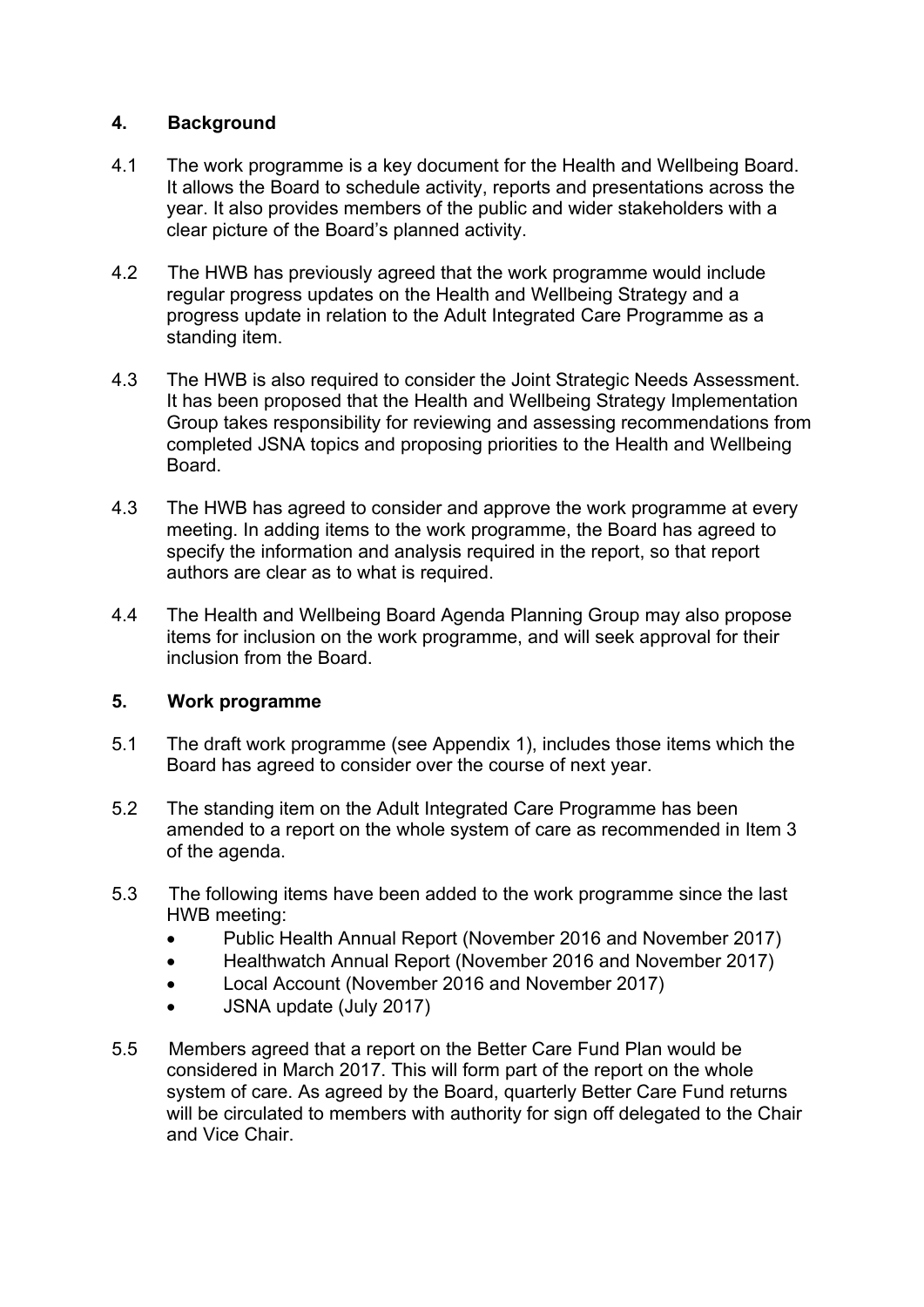- 5.6 It was proposed that a regular update on the Health and Wellbeing Strategy be provided to the Board. Updates will be scheduled at the agenda planning meeting.
- 5.7 The Board is required to consider the Pharmaceutical Needs Assessment. This will be undertaken every two years. This will be added to the work programme when a date for the next PNA has been agreed.
- 5.8 Board members are requested to consider additional items to be included in the work programme.

### 6**. Financial implications**

6.1 There are no specific financial implications arising from this report or its recommendations.

### **7. Legal implications**

- 7.1 The Equality Act 2010 (the Act) introduced a new public sector equality duty (the equality duty or the duty). It covers the following nine protected characteristics: age, disability, gender reassignment, marriage and civil partnership, pregnancy and maternity, race, religion or belief, sex, and sexual orientation.
- 7.2 In summary, the Council must, in the exercise of its functions, have due regard to the need to:
	- eliminate unlawful discrimination, harassment and victimisation and other conduct prohibited by the Act.
	- advance equality of opportunity between people who share a protected characteristic and those who do not.
	- foster good relations between people who share a protected characteristic and those who do not.
- 7.3 The duty continues to be a "have regard duty", and the weight to be attached to it is a matter for the Mayor, bearing in mind the issues of relevance and proportionality. It is not an absolute requirement to eliminate unlawful discrimination, advance equality of opportunity or foster good relations.
- 7.4 The Equality and Human Rights Commission has recently issued Technical Guidance on the Public Sector Equality Duty and statutory guidance entitled "Equality Act 2010 Services, Public Functions & Associations Statutory Code of Practice". The Council must have regard to the statutory code in so far as it relates to the duty and attention is drawn to Chapter 11 which deals particularly with the equality duty. The Technical Guidance also covers what public authorities should do to meet the duty. This includes steps that are legally required, as well as recommended actions. The guidance does not have statutory force but nonetheless regard should be had to it, as failure to do so without compelling reason would be of evidential value. The statutory code and the technical guidance can be found at: